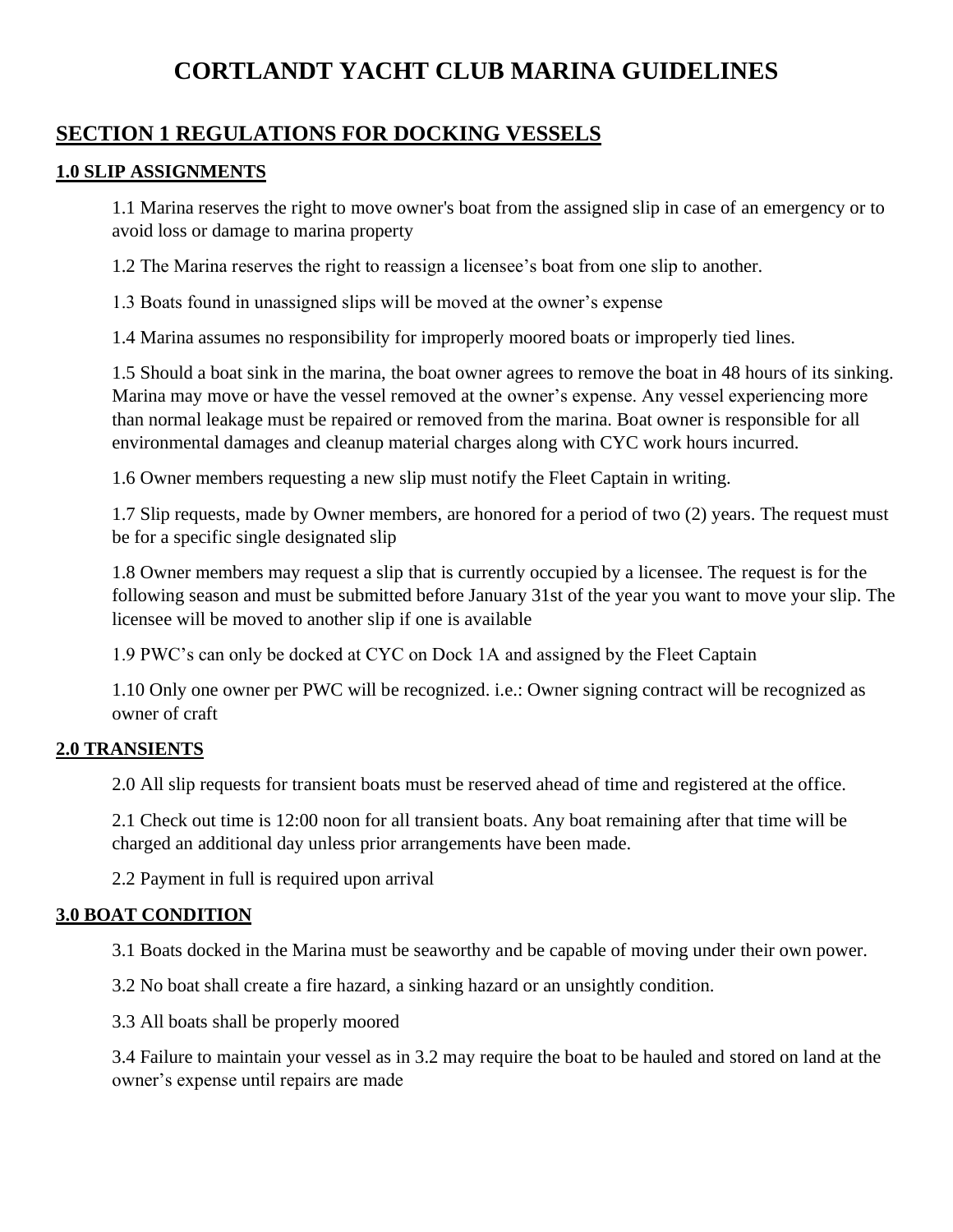#### **SECTION 2. REGULATIONS REGARDING OPERATIONS WITHIN THE MARINA**

## **1.0 ENTERING / EXITING**

1.1 Any boat which enters the marina comes under the jurisdiction of the Fleet Captain and marina

1.2 Horn or sounding devise must be used when exiting your slip as well as entering the marina channel

1.3 Incoming vessels have the right of way and need to sound their horn with one blast. Exiting vessels should sound their horn with one blast. Do not enter the channel if a vessel is incoming. Wait for the vessel to enter the marina

1.4 PWC's entering or leaving CYC marina will cruise between north side of northernmost barge and rock jetty.

1.5 CYC does not provide facilities for launching/hauling PWC's

1.6 PWC's entering or leaving CYC Marina must do so at idle speed. (LESS THAN 5 MPH, NO WAKE)

1.7 PWC's are not allowed to navigate amongst boat docks, slips or marina entrance.

## **2.0 SAFETY**

## 2.1 All vessels operating in the marina must proceed at idle and no wake speed. **BOAT OWNERS ARE LIABLE FOR ANY AND ALL DAMAGE CAUSED TO ANY PROPERTY BY YOUR BOATS WAKE**

2.2 The use of propane or gas barbecues on boats, while docked, or docks is not permitted. Use the provided barbecues and tables on shore. Please clean them after use

2.3 Marina is a no discharge zone. All boats are to use the pump out facility located next to the travel lift. Any person caught dumping discharge overboard will be subject to removal from the marina

2.4 All fenders, ropes, attaching devices on docks must be removed before your boat is hauled out for winter storage. Any of these items left behind will be removed and discarded.

2.5 Licensee's cannot affix any items to pilings, fingers or docks

2.6 No alteration to docks (drilling or fastening) Use existing screw holes if needed

2.7 All water toys are to be stored on your vessel. Storage is not permitted anywhere on CYC Property.

2.8 Dinghies are to be kept on your boat or a designated area if available (Notify Fleet Captain)

2.9 All walkways and docks must be kept clear of any power cables, hoses ropes, chairs, water toys

2.10 Boats with extending objects from the stern or bow pulpits, must not extend onto the docks. They must be tied back so they do not cause a safety hazard

## 2.11 **DISCHARGE OF HEADS, BOAT TOILETS OR HOLDING TANKS IS A VIOLATION OF U. S. COAST GUARD REGULATIONS AND THESE RULES.**

Emptying of toilets in restrooms is prohibited. Waste oil must be disposed of in waste oil barrels provided by the marina. **DISCHARGE OF OIL INTO THE MARINA IS A VIOLATION OF THESE RULES AND U. S. COAST GUARD REGULATIONS**

2.12 Owner agrees to comply with all laws pertaining to the marina operations, all safety rules and provisions, speed limits and all other indications for safety of the public and marina